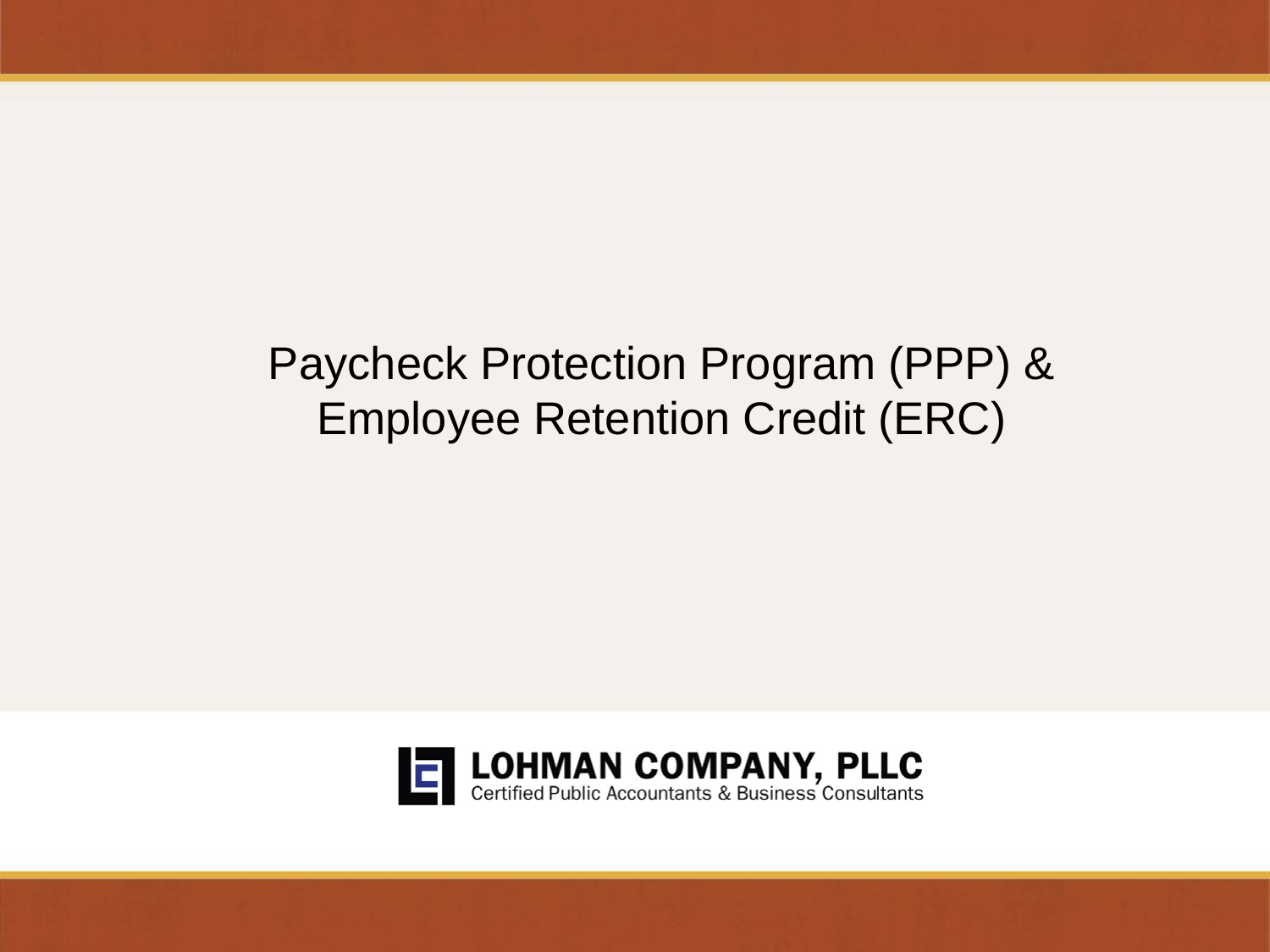## **DISCLAIMER**

This explanation and interpretation of the CARES Act and its updated versions are based upon a best-efforts review of the legislation by the presenter and will most likely be inaccurate with respect to one or more items.

More will be learned when the SBA issues FAQs, new rules, and other pronouncements.

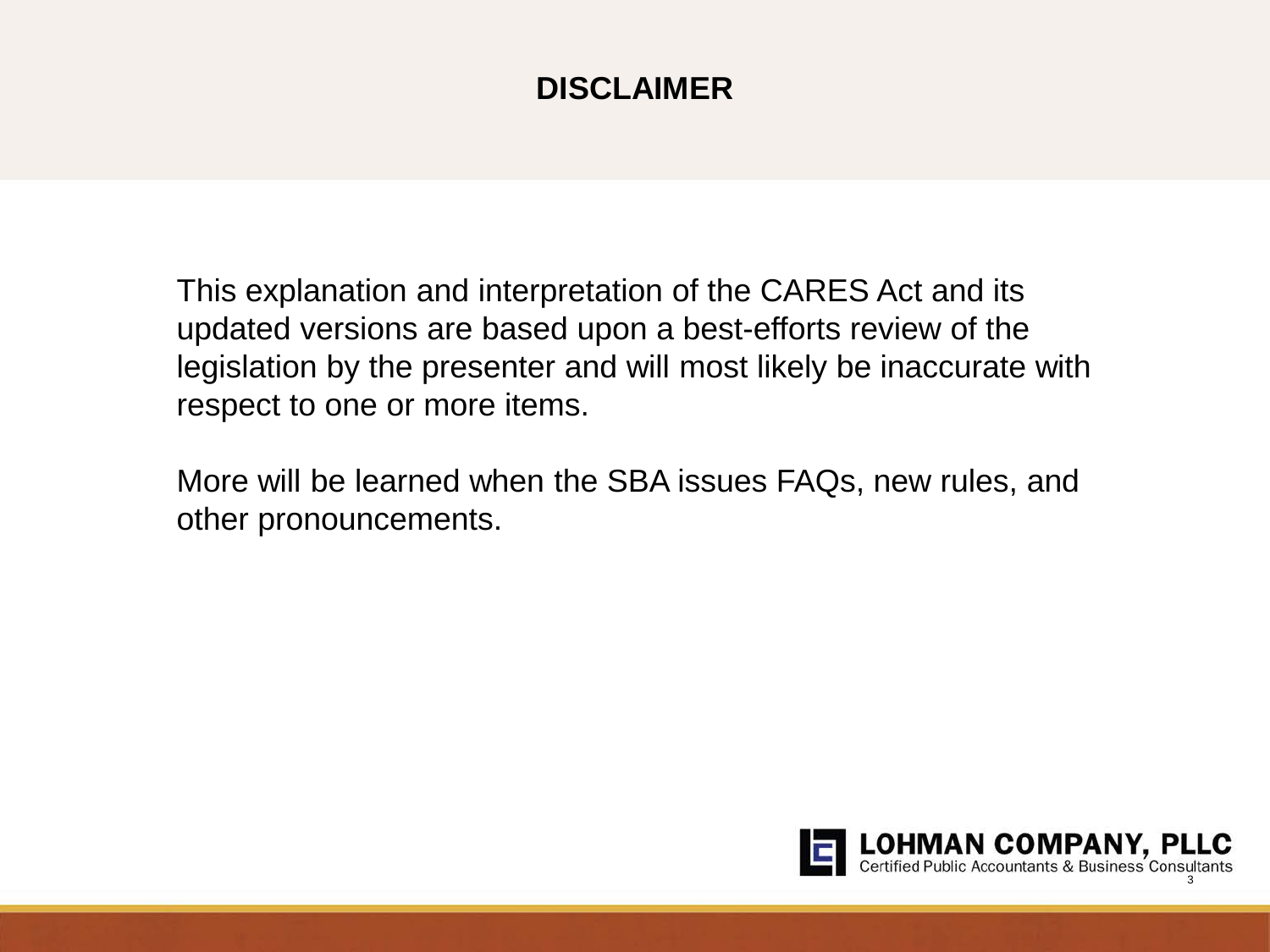## **PPP and ERC Update – What's New and What's Still to Come!**

On Monday, March 1st, the IRS released 102 pages of guidance on the Employee Retention Credit (ERC) in the form of Notice 2021-20. The SBA also released updated guidance on March 3rd that changes the method that a Schedule C taxpayer calculated their loan amount, and other changes to "further promote equitable access to relief."

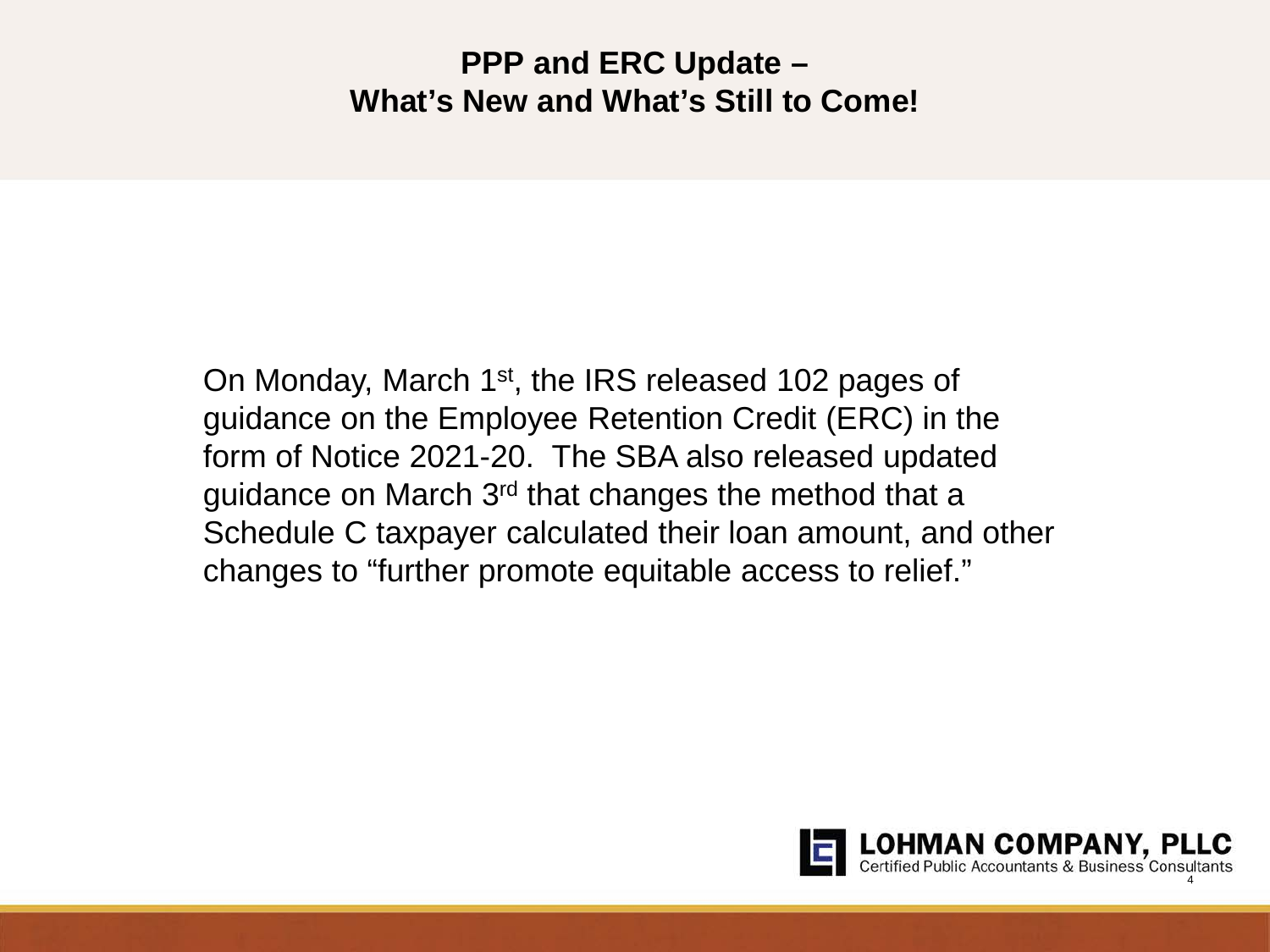| 30,000 ft. View of CARES Act Support Programs                                                                                                          |                                                                                                         |                                                                                                           |                                                                                                    |                                                                                                    |                                                                                                 |                                                                    |                                                                                                            |  |  |
|--------------------------------------------------------------------------------------------------------------------------------------------------------|---------------------------------------------------------------------------------------------------------|-----------------------------------------------------------------------------------------------------------|----------------------------------------------------------------------------------------------------|----------------------------------------------------------------------------------------------------|-------------------------------------------------------------------------------------------------|--------------------------------------------------------------------|------------------------------------------------------------------------------------------------------------|--|--|
|                                                                                                                                                        | <b>PPP I 2020</b>                                                                                       | <b>PPP II 2021</b><br>(If 25% Reduction)                                                                  | <b>Employee Tax</b><br><b>Retention Credit 2020</b>                                                | <b>Employee Tax Retention</b><br>Credit 2021 (Q1, 2, 3 & 4)                                        | <b>HHS Provider Relief</b>                                                                      | <b>EIDL Grant</b>                                                  | <b>EIDL Loan</b>                                                                                           |  |  |
| What this is?                                                                                                                                          | A 2.5x "average monthly<br>payroll payment"                                                             | Same formula for<br>different months (3.5x<br>for food and lodging<br>businesses)                         | Requires 50% revenue<br>decrease for a calendar<br>quarter or suspension<br>of business operations | Requires 20% revenue<br>decrease for a calendar<br>quarter or suspension of<br>business operations | Based upon past<br>Medicare revenue /<br>past tax return<br>revenue / targeted<br>distributions | Up to $$1,000$ per<br>employee. \$10,000 max.                      | Based on need -<br>3.75% loan<br>directly from SBA<br>with 30-year<br>amortization.                        |  |  |
| Necessity / Substantial Injury<br>Requirements?                                                                                                        | Must be necessary to<br>support ongoing<br>operations of business                                       | 25% reduction in gross<br>receipts is deemed to<br>be necessary                                           | No requirement                                                                                     | No requirement                                                                                     | No requirement                                                                                  | Must have substantial<br>economic injury (a very<br>high standard) | Must have<br>substantial<br>economic injury (a<br>very high<br>standard)                                   |  |  |
| Mutually Exclusive?                                                                                                                                    | No                                                                                                      | No                                                                                                        | Not now - but cannot<br>use same wages as PPP                                                      | Not now - but cannot use<br>same wages as PPP                                                      | No                                                                                              | No                                                                 | No                                                                                                         |  |  |
| Coordination of PPP and Wage<br>Credit Required to Get Both?                                                                                           | Yes                                                                                                     | Yes                                                                                                       | Yes                                                                                                | Yes                                                                                                | N/A                                                                                             | N/A                                                                | N/A                                                                                                        |  |  |
| Is the Payment Taxable?<br><b>Expenses Deductible?</b>                                                                                                 | Completely tax-free                                                                                     | Completely tax-free                                                                                       | Lose income tax<br>deduction for exact<br>amount rec'd                                             | Lose income tax deduction<br>for exact amount rec'd                                                | Payment is taxed as<br>income - taxes paid<br>are a permitted<br>expense                        | Tax-free                                                           | N/A                                                                                                        |  |  |
| Must be Repaid?                                                                                                                                        | Not if spent on forgivable<br>expenses                                                                  | Not if spent on<br>forgivable expenses                                                                    | <b>No</b>                                                                                          | <b>No</b>                                                                                          | Yes, if reduced<br>receipts and<br>increased expenses<br>do not exceed<br>amount rec'd          | <b>No</b>                                                          | Yes - with interest<br>at 3.75%                                                                            |  |  |
| Are Receipts of Benefit counted<br>as receipts for determining if<br>revenue reduction or HHS<br>revenue reduction / expense<br>increase has occurred? | No                                                                                                      | <b>No</b>                                                                                                 | No                                                                                                 | No                                                                                                 | Most likely                                                                                     | No                                                                 | <b>No</b>                                                                                                  |  |  |
| Apply for Independent<br>Contractors / Sole Proprietors?                                                                                               | Yes                                                                                                     | Yes                                                                                                       | No, unless have W-2<br>employees                                                                   | No, unless have W-2<br>employees                                                                   | Yes, if billed for<br>professional services<br>in 2019                                          | Yes                                                                | Yes                                                                                                        |  |  |
| Spending Allowed?                                                                                                                                      | <b>General business</b><br>expenses - including<br>"forgiveness expenses" -<br>Not avail. In bankruptcy | General business<br>expenses - including<br>"forgiveness expense"<br>- Not available in<br>bankruptcy yet | No requirements                                                                                    | No requirements                                                                                    | Healthcare related<br>expenses or lost<br>revenues                                              | Must spend on business                                             | Must keep in<br>business - cannot<br>pay bonuses or<br>dividends w/out<br>written consent of<br><b>SBA</b> |  |  |
| Available in Bankruptcy                                                                                                                                | Was not available in<br>bankruptcy                                                                      | Not available in<br>bankruptcy yet                                                                        | Yes                                                                                                | Yes                                                                                                | Yes - payment rec'd is Yes<br>creditor proof                                                    |                                                                    | Yes                                                                                                        |  |  |
| Deadline                                                                                                                                               | Forgiveness 10-months<br>after end of covered<br>period. PPP I loan by<br>March 31 <sup>st</sup> .      | Apply by March 31st                                                                                       | Based on filing of<br>Amended Form 941                                                             | Based on filing form 941                                                                           | Initial deadline of Feb<br>15 <sup>th</sup> to report use of<br>funds has been<br>extended      |                                                                    |                                                                                                            |  |  |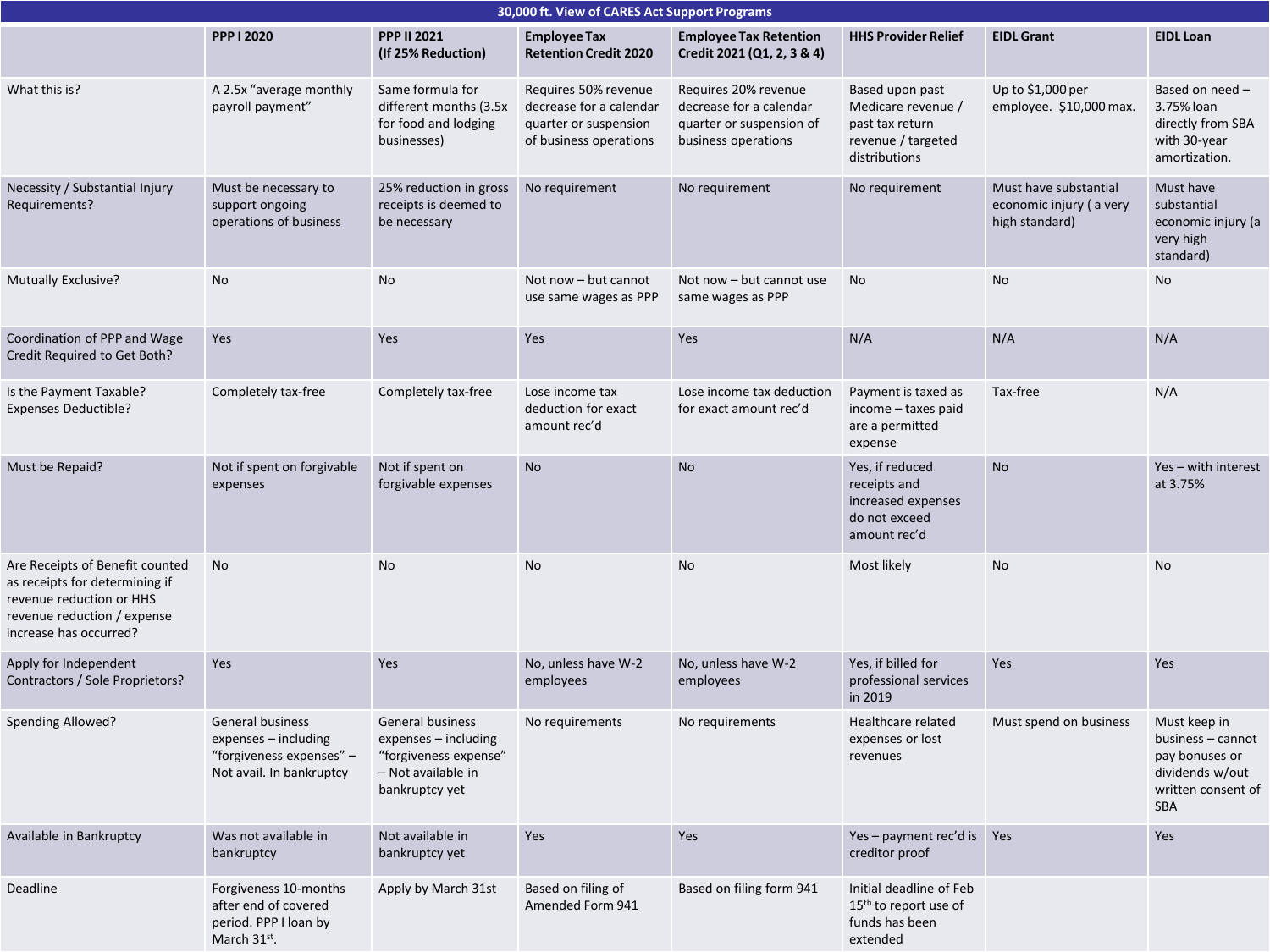## **Employee Retention Tax Credit – Update**

Now available for employers with PPP Loan

- This change retro into 2020
- With a PPP loan, wages used to calculate ERTC must be different than used for PPP

**2020:** 50% of 10K wages up to \$5,000/employee

**2021:** 70% of 10K wages up to \$7,000/quarter.

• Program through 12/31: \$28,000/employee

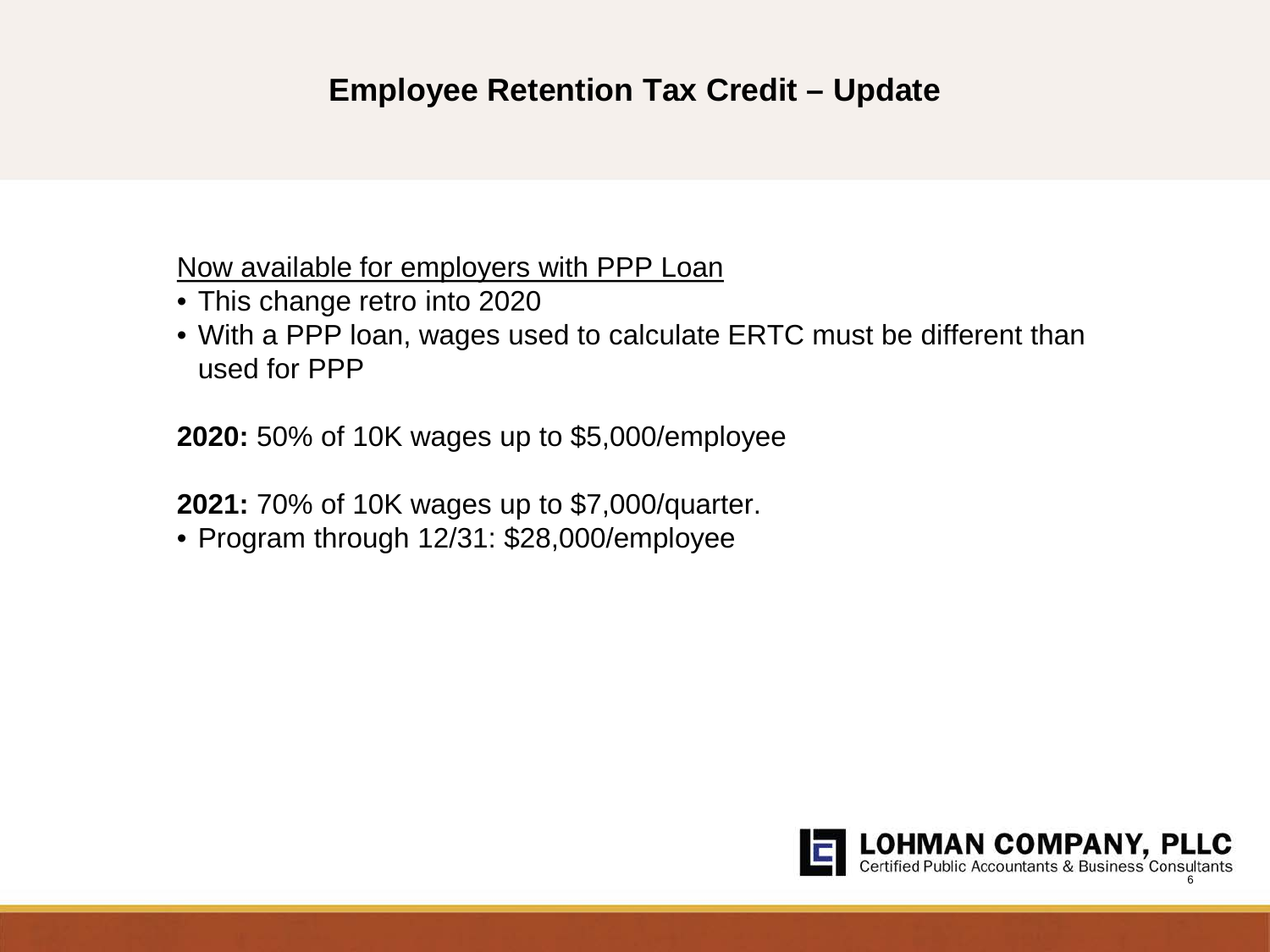## **Revenue Reduction Rule Differences Between PPP & ERC**

|                                        | PPP <sub>1</sub> | <b>PPP II</b>                                                                                                                                                                      | <b>ERC 2020</b>                                                                                              | <b>ERC 2021</b>                                                                                                                                                                                                                                                                                                                     |
|----------------------------------------|------------------|------------------------------------------------------------------------------------------------------------------------------------------------------------------------------------|--------------------------------------------------------------------------------------------------------------|-------------------------------------------------------------------------------------------------------------------------------------------------------------------------------------------------------------------------------------------------------------------------------------------------------------------------------------|
| <b>Reduction in Receipts</b><br>Needed | <b>No</b>        | $Yes - 25% (or more)$                                                                                                                                                              | $Yes - 50\% (or more)$                                                                                       | $Yes - 20% (or more)$                                                                                                                                                                                                                                                                                                               |
| Reference Period for<br>Reduction      | Non-Applicable   | 2nd, 3rd, or 4 <sup>th</sup> Quarter in<br>2020 must be 75% or les of<br>corresponding Quarter in<br>2019.<br>Alternate tests apply if not in<br>business for entire 2019<br>year. | For 2nd, 3rd, or 4th Quarter<br>2020, if receipts were less<br>than 50% of corresponding<br>Quarter in 2019. | Will qualify if 1 <sup>st</sup> Quarter<br>2021 is 80% or less of 1st<br>Quarter 2019, or 4 <sup>th</sup> Quarter<br>2020.<br>May also use prior quarter<br>to determine qualification.<br>For example, for Q1 2021<br>business can compare Q4 of<br>2020 to Q4 of 2019. For 2nd<br>Quarter 2021 can compare<br>Q1 2021 to Q1 2019. |
| <b>Notes</b>                           |                  |                                                                                                                                                                                    | It is a bit more complicated<br>than that.                                                                   | It is a bit more complicated<br>than that.                                                                                                                                                                                                                                                                                          |

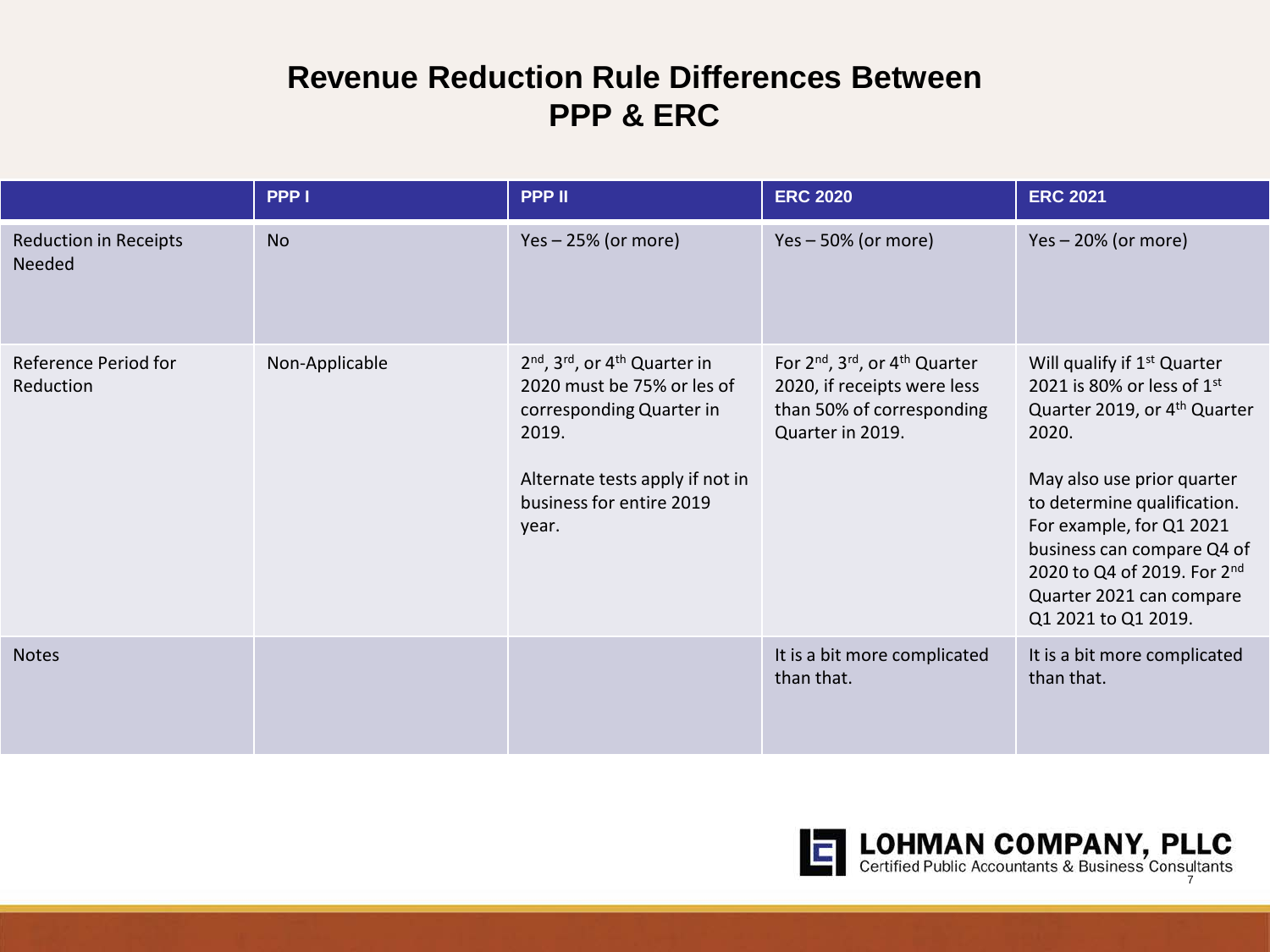# Top Employee Retention Credit Revelations Under IRS Notice 2021-20

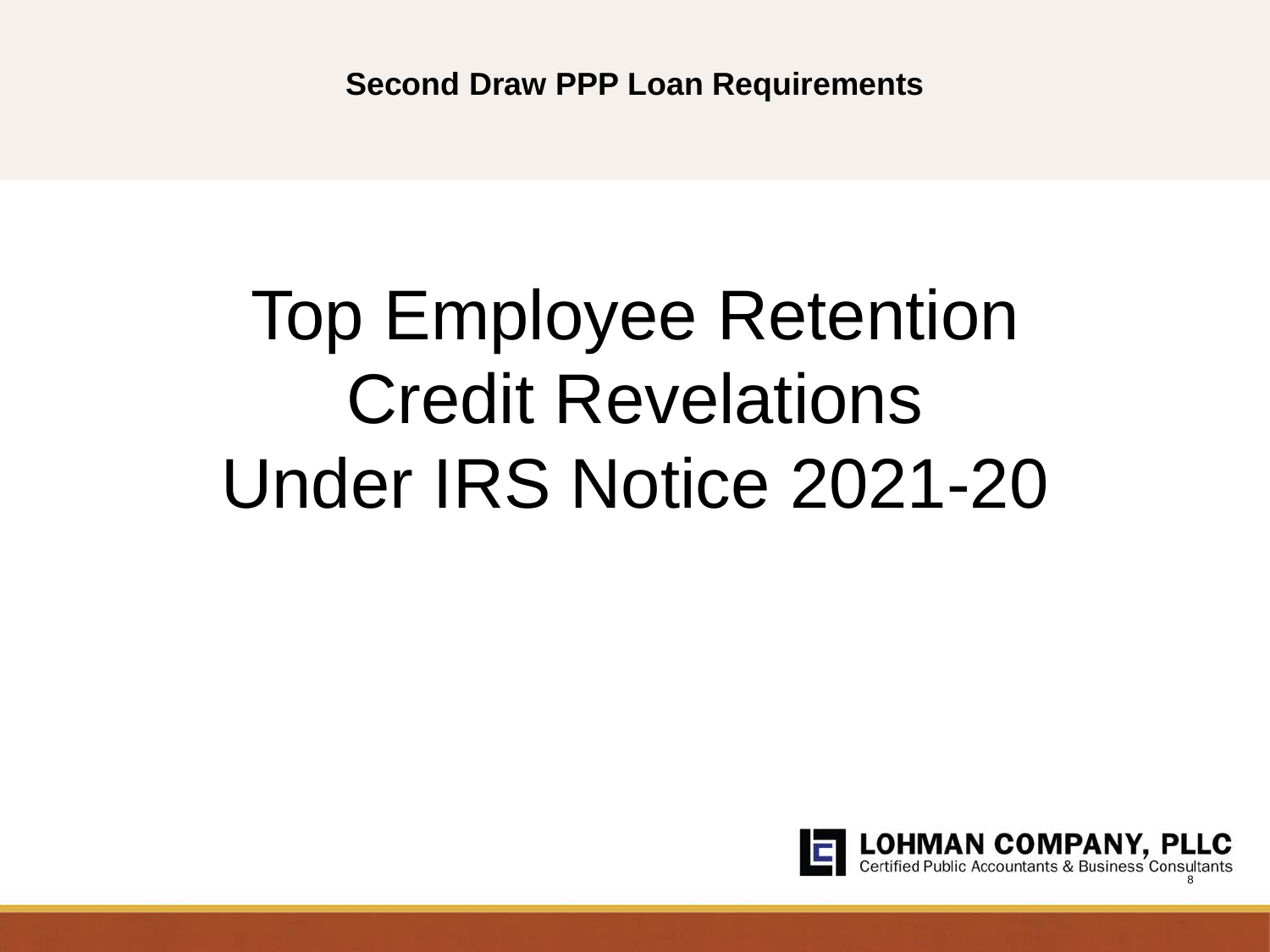## **Top Revelations for Employee Retention Credit Under IRS Notice 2021-20 Published on March 3, 2021**

#### **Interaction between ERC Wages and PPP Forgiveness Inclusion**

 $\triangleright$  A business will only be deemed to make the election out of claiming the ERC for the minimum amount of wages needed to receive full loan forgiveness, taking into account any other eligible expenses reported on the PPP Loan Forgiveness Application.

#### **10% Threshold to be Considered Partially Suspended**

 $\triangleright$  Portion of the business that is suspended must account for at least 10% of total receipts of the business in order to be considered "partially suspended" for purposes of ERC qualification.

#### **Factors to Consider in Determining Whether a Business is Partially Suspended**

 $\triangleright$  Guidance provides a list of factors to consider in determining if the business was able to continue comparable business operations even if affected by a closure order.

#### **Large Employers Can Only Receive Assistance for Wages Paid for Times that Employees Were Not Working**

 Detailed guidance on distinctions between "large employers" (more than 100 employees in 2020, 500 in 2021) and "small employers".

#### **How to Claim Your Credit Retroactivley**

Detailed guidance on retroactively claiming the credit for 2020 by filing amended Form 941 in most situations.

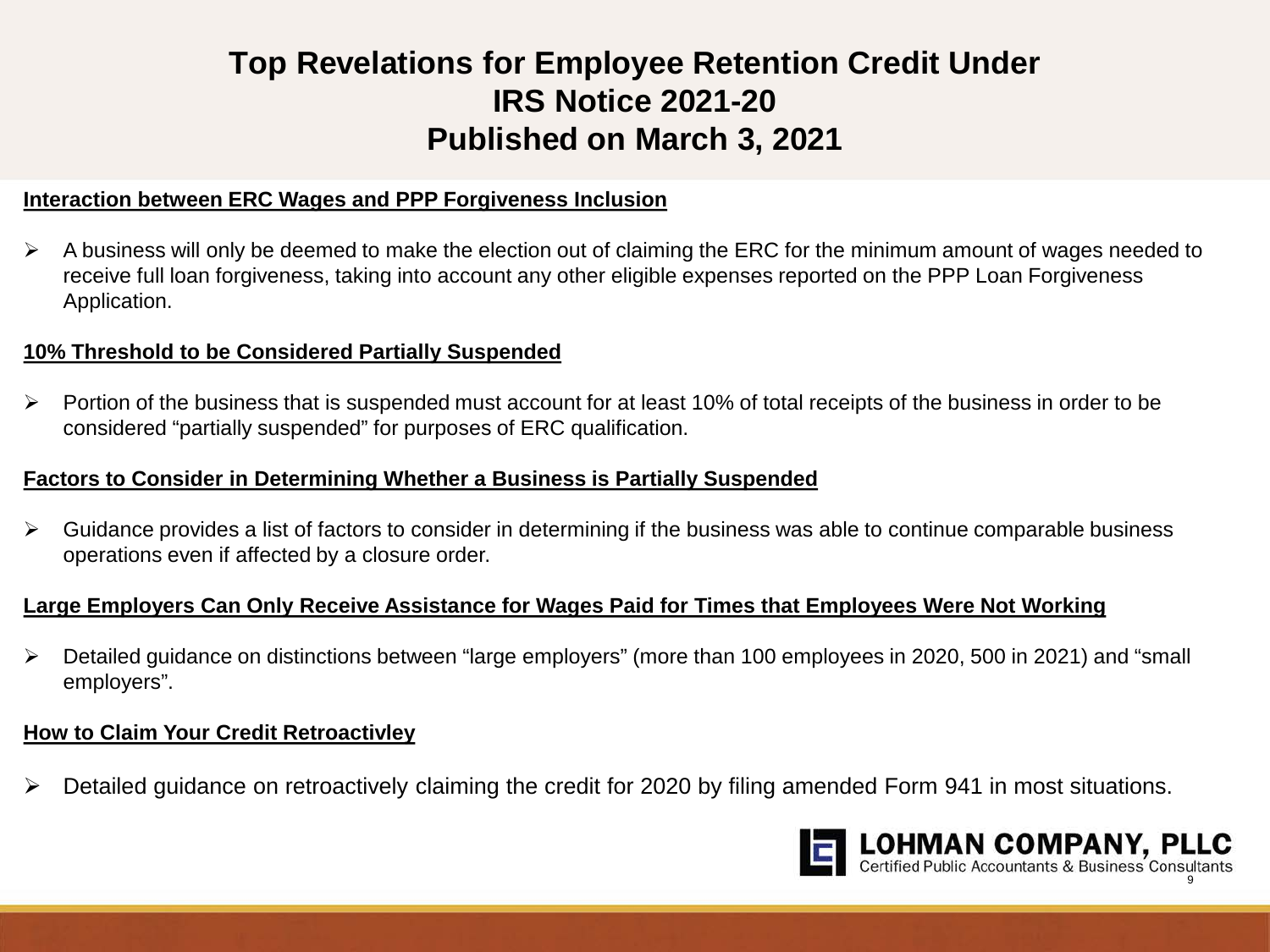## **Coordination of PPP and ERC**

- Wages used to qualify for PPP loan forgiveness, may not be treated as Qualified Wages under the ERC, and vise-versa. Prior to this Notice, borrowers had no guidance on how these programs interacted, and what accounting was necessary to keep the two separate.
- $\cdot$  The good news is that the Notice makes this process relatively simple. The "election" is made by not claiming the ERC on the Form 941 Federal Employment Tax Return. The Notice further states that to the extent if wages are included as a payroll cost on the PPP Loan Forgiveness Application, the business is deemed to have made the "election" out of claiming the ERC with respect to such wages.
- *GREAT NEWS:* The Notice provides that a business will only be deemed to make the election out of claiming the ERC for the minimum amount of wages that will result in loan forgiveness after taking into account any other eligible expenses reported on the PPP loan forgiveness application. This means that borrowers that reported more payroll costs than necessary to achieve full PPP loan forgiveness will not be to amend a PPP Loan Forgiveness Application to remove the excess payroll costs, since the deemed election out of ERC only applies to the minimum amount of wages needed to achieve full forgiveness.

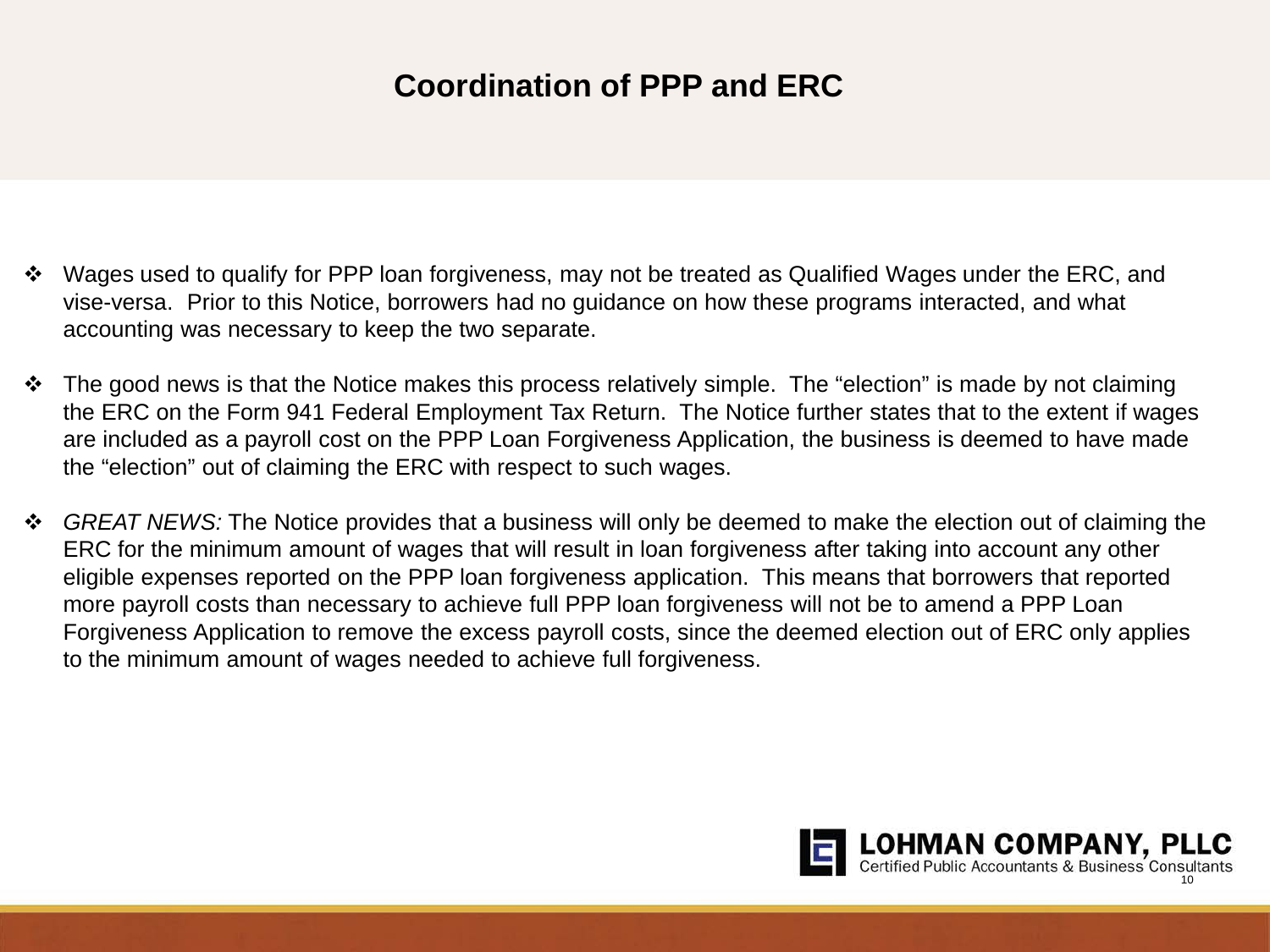## **Claiming the Credit**

An employer that qualifies to claim the ERC for qualified wages must report those waged and the amount of credit to which it is entitled on the designated lines of the federal employment tax return in order to benefit.

The credit can be claimed on the Form 941 federal employment tax return and eligible employers can either:

- 1. Reduce their deposit of federal employment taxes up to the amount of the anticipate credit.
- 2. Request a refund if the credit exceeds the amount of payroll taxes required to be paid.
- 3. Request an advance of the amount of the anticipated credit filing Form 7200.

Employers that did not previously claim the ERC for qualified wages on the Form 941 must file an amended Form 941-X for the applicable quarter in which the wages were paid in order to retroactively claim the credit.

There is also a special 4<sup>th</sup> quarter rule that only applies if wages paid in the second or third quarter of 2020 were reported as payroll costs on a PPP Loan Forgiveness Application, and forgiveness of the loan is subsequently denied. In this case, the employer may include the wages paid in the second or third quarter on the 4<sup>th</sup> quarter Form 941 in order to retroactively claim the credit. This special rule is optional, and the employer may instead follow the normal procedure for filing the Form 941-X to amend the second or third quarter return to claim the ERC on the qualified wages.